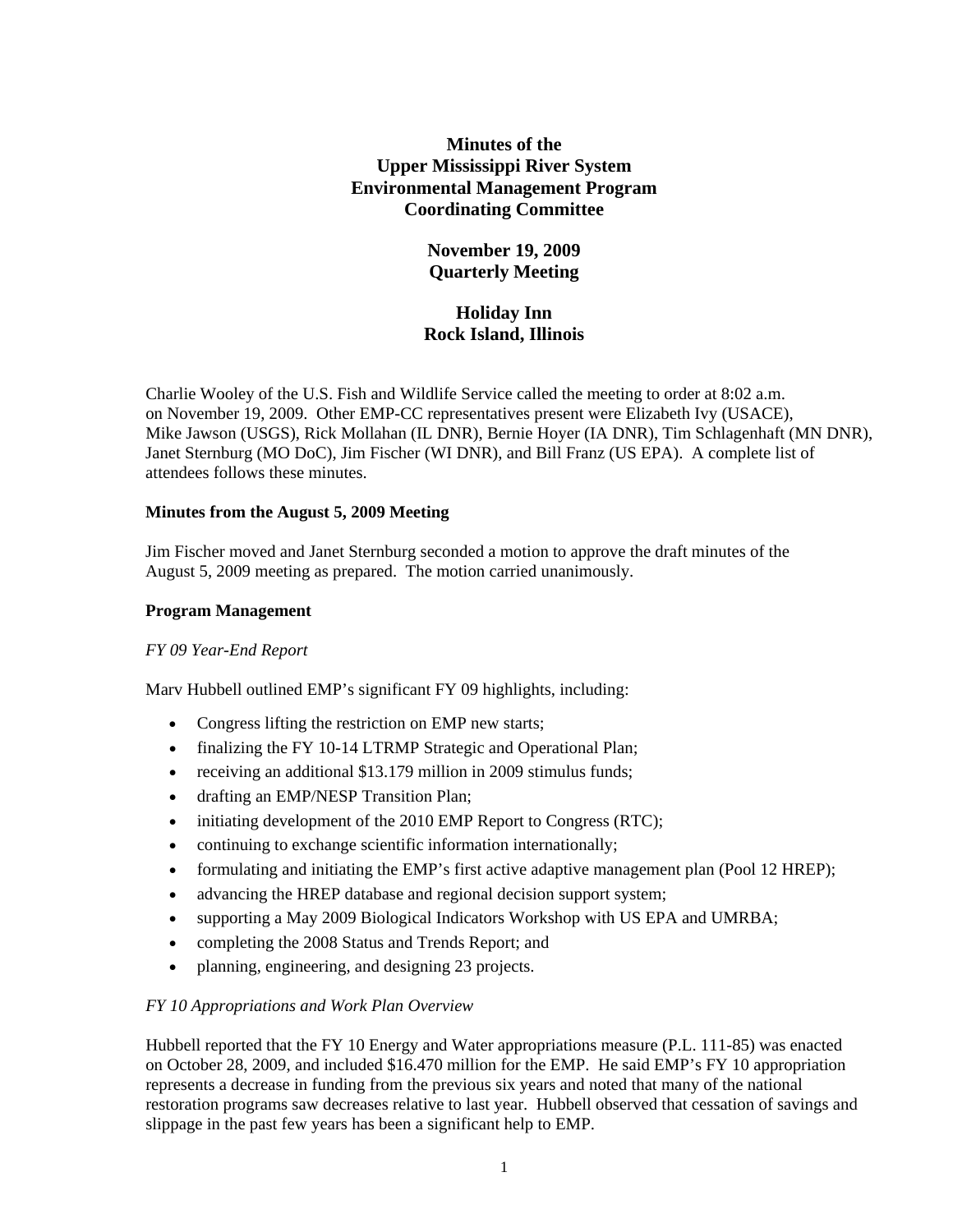Hubbell said the FY 10 energy and water conference committee deferred to the Senate Appropriations Committee's report language concerning EMP and NESP (S.Rpt. 111-45). He explained that the language directs the Corps to submit an EMP/NESP transition plan, but also explicitly recognizes that a transition is unlikely until the shortfalls in the Inland Waterway Trust Fund (IWTF) are resolved. To maintain the Corps' ecosystem restoration capabilities while also facilitating a future transition, the EMP is allowed to begin planning and constructing new habitat projects as long as those projects can be completed or readily transitioned to NESP within two years of NESP receiving sufficient construction funding to support transition.

In response to a question from Hubbell, Barb Naramore explained that the House and Senate each develop appropriations bills, and the conference committee reconciles any differences between those two bills. The Senate's language regarding EMP/NESP transition and EMP new starts is controlling because 1) the House did not speak to these issues and 2) the conference committee did not address the Senate's language or offer an alternative. Hubbell noted that the interpretation of this language has yet to be confirmed by the ASA(CW) through the Corps' VTC (video teleconferencing) fact sheet process.

Hubbell outlined the EMP's FY 10 allocations, as follows:

- Regional management \$626,000\*
- LTRMP \$4,983,180
- HREPs \$10,886,820
	- **Program Model Certification & Regional HREP Support \$250,000**
	- $\blacksquare$  MVP  $-$  \$2,691,046\*\*
	- $MVR = $5,254,728$
	- $MVS = $2,691,046**$
	- \* Includes \$26,000 in carry-over funds.
- \*\* MVP and MVS are each receiving \$500,000 less than they would under the typical allocation formula in order to "repay" MVR for inter-district transfers from FY 09.

Hubbell said EMP will fund 22 ongoing projects in FY 10, with 10 projects in construction and 12 projects in planning, engineering, and design. The Corps plans to initiate construction on two new projects this year, with the lifting of the restriction on EMP new starts. Hubbell said he also anticipates that the program will initiate planning on three to four new projects this year. However, Hubbell said MVR staff will forward between 4-15 project fact sheets to MVD for approval by May 2010, with the goal of ensuring adequate projects in pipeline should the restriction on new starts be reinstituted in the future.

In response to a question from Naramore regarding the Program Model Certification allocation, Hubbell explained that the 2007 WRDA's new independent external peer review requirement included several triggers. Although individual HREPs will not trip the \$45 million project cost trigger, EMP restoration projects as a whole exceed this amount and the HREP component is thus subject to the external peer review requirement. Hubbell said MVR staff will develop a plan for the external review process this year. In response to a question from Jim Fischer, Hubbell said an external review of EMP's HREP component will only occur once, though individual projects will still be subject to an external review if they do individually trip one of the review triggers. In response to a question from Bill Franz, Hubbell said EMP is responsible for funding the review, and the Walla Walla District staff will select the reviewers. He suggested having a more detailed presentation on the anticipated process at the February 24, 2010 quarterly meeting.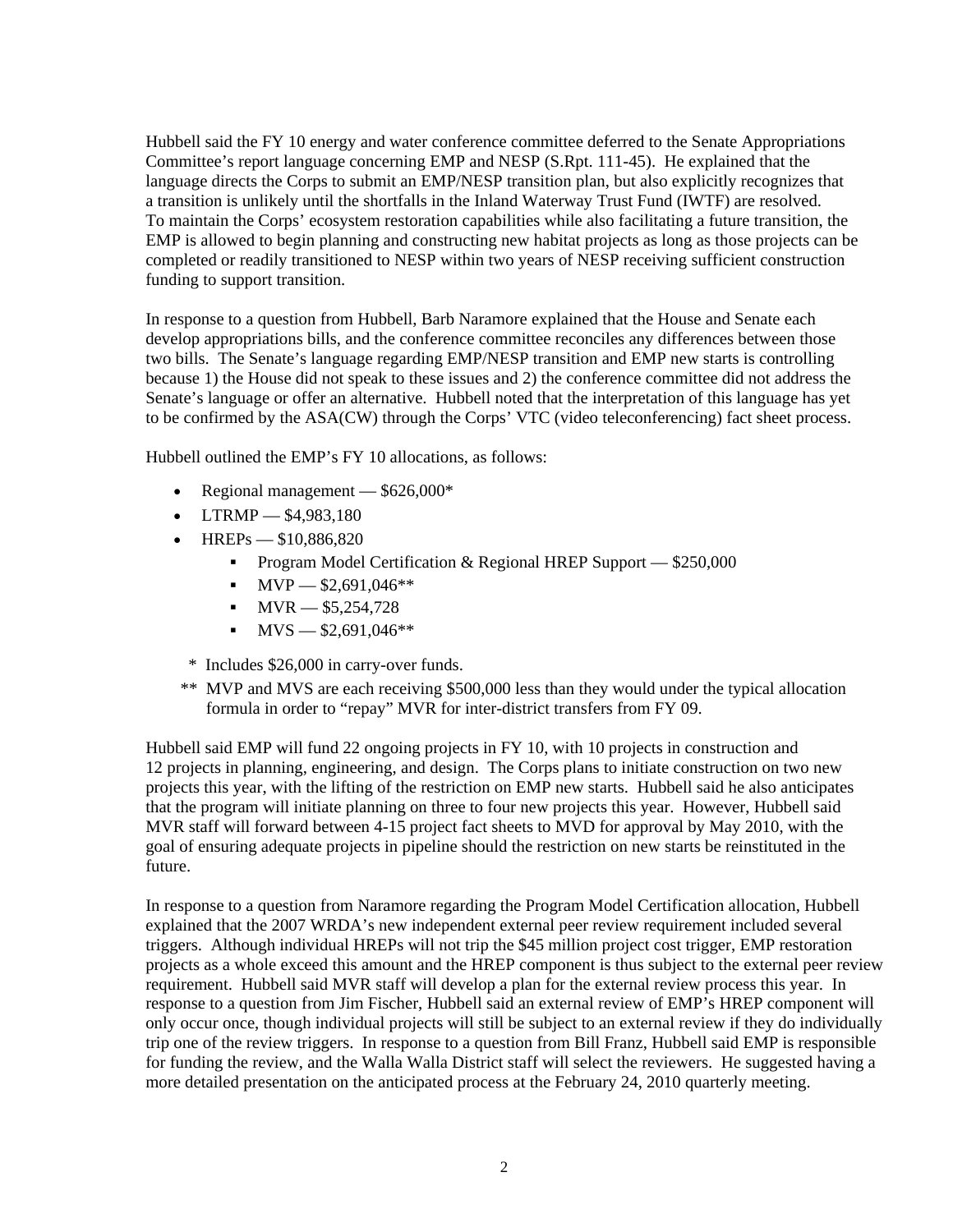#### *Public Involvement and Outreach*

Hubbell listed the EMP's outreach activities since the August EMP-CC quarterly meeting, including the development of the "Our Mississippi" slogan, the Corps' UMRS ecosystem restoration programs' winter newsletter, a public television feature on the Pool 8 Islands HREP, and an article on the LTRMP's Pool 13 Field Station.

Don Powell said MVP staff anticipate hosting public boat tours of the Pool 8 Islands again this summer. He said Jim Nissan, of the USFWS, has coordinated the past boat tours, which have been very successful. Last year, about 250 people participated.

Mike Jawson reported that UMESC hosted an open house in September 2010, in celebration of its  $50<sup>th</sup>$  anniversary. LTRMP was highlighted in the event. Jawson said almost 1,400 people attended.

#### **Habitat Rehabilitation and Enhancement Projects**

#### *District Reports*

Brian Markert said MVS anticipates completing a DPR for Ted Shanks, as well as receiving a contractor's draft DPR for Rip Rap Landing, by the end of December. The District is developing modeling elements of the Wilkinson Island HREP, and is continuing design work on Pools 25 and 26 Islands. Markert reported that modifications to the Swan Lake pump station design are being completed, with the expectation of awarding a construction contract in the third or fourth quarter of FY 10. Markert said MVS is continuing construction of the Batchtown pump station and chevrons, and reforestation on both Batchtown and Calhoun Point. The District anticipates completing an evaluation report for Swan Lake by spring, and will likely initiate work on the Calhoun Point evaluation in FY 10.

Janet Sternburg suggested that the Corps initiate construction on as many new projects as possible in FY 10, even if this means advancing only small elements of these projects. She observed that this would maximize the number of projects under construction, should EMP once again be restricted from moving projects from design to construction.

Hubbell said MVR continues planning efforts on Rice Lake; Pool 12 Overwintering; and Fox, Huron, and Beaver Islands. DPRs for Rice Lake, Pool 12 Overwintering, and Fox Island will likely be completed this year. Hubbell reported that MVR has awarded a contract to construct Lake Odessa Stage IB, and anticipates awarding construction contracts for Lake Odessa Stage IIB within the next month, Fox Island by May, and Rice Lake by the end of FY 10. He said MVR will continue baseline monitoring, which includes water quality data. The District recently developed a biological response monitoring plan for Pool 12 Overwintering. Hubbell said MVR typically completes 3-5 project evaluations annually, but has not yet determined its FY 10 evaluation schedule.

Bernie Hoyer said he is concerned with the Corps' progress in completing project evaluations, as previously expressed by state partners. Heather Anderson acknowledged that, over the past few years, the Corps has allocated fewer resources to completing HREP evaluation reports because of competing demands. However, MVR staff plan to allocate more resources this year to complete the current list of unfinished reports. Hoyer stressed that project evaluations are critical to learning from past experiences and understanding biological responses.

Hubbell said Corps staff hope to integrate a complete inventory of monitoring information for all HREPs, including the types of monitoring completed, data collected, and lead agencies, into the Corps' decision support system (DSS). He explained that project sponsors are typically responsible for much of the project monitoring. However, the Corps currently does not monitor the sponsor's compliance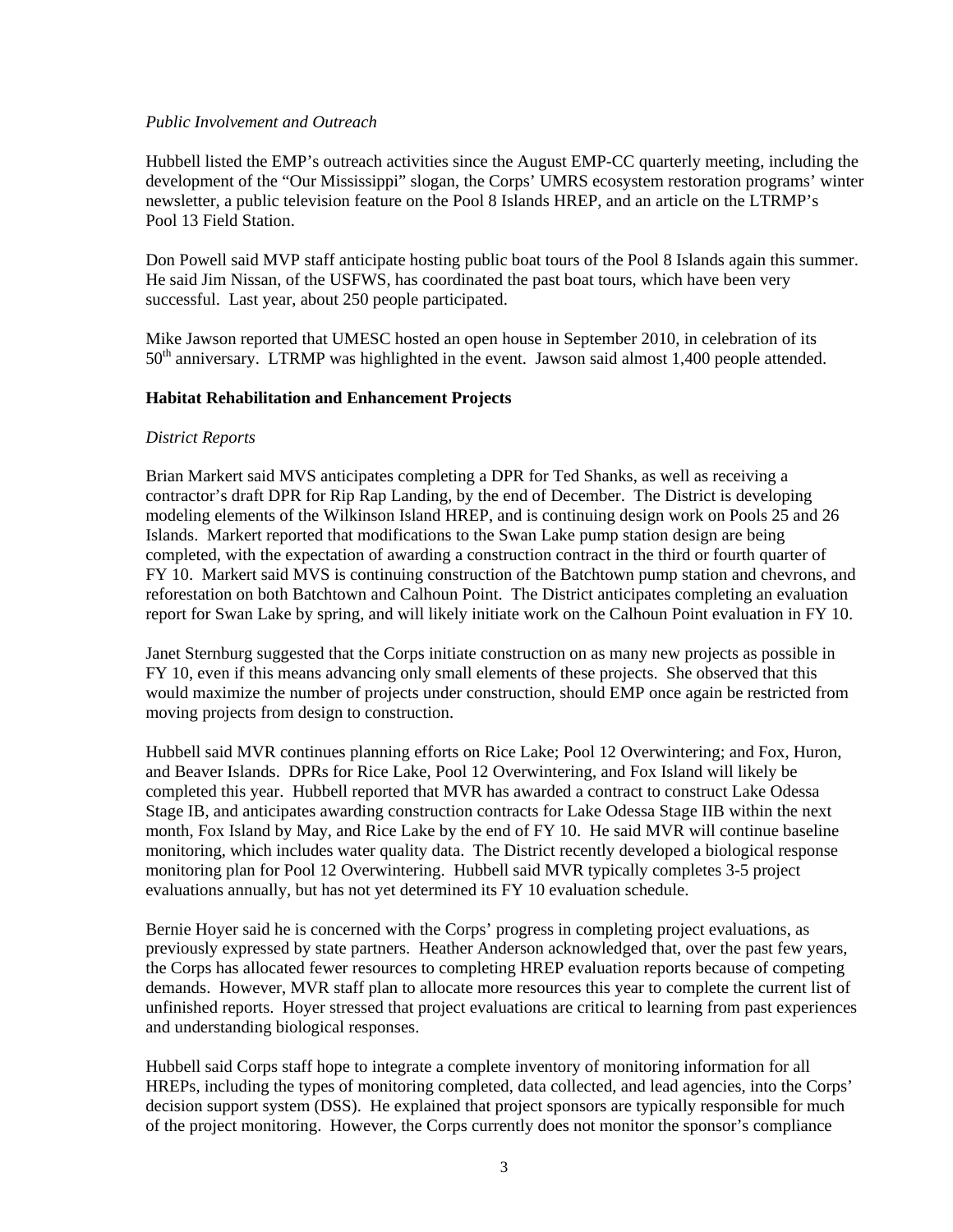with these obligations very closely. Hubbell said he believes there is a lot of information available on various HREPs that has yet to be captured in the Corps' database, and that much of the information needs to be provided by sponsors.

Hubbell reported that Rice Lake will be the first HREP to include a project monitoring plan in its DPR, which can serve as a template for future HREPs. The DPR will address the following five monitoring considerations: 1) how to monitor the project objectives; 2) what did the model predict and are we achieving the predicted results; 3) chemical, physical, and biological monitoring of the completed project; 4) response to the project; and 5) site management.

Brad Walker asked whether performance evaluations also address project cost, to assess if actual costs closely reflect estimated costs, and why there are differences, if any. Hubbell said the O&M Manuals document differences between planned and as-built project costs. Brian Markert said the HREP Design Manual and HREP workshops have been very effective in documenting lessons learned and facilitating information exchange. He suggested updating the Manual and considering a future workshop. Hubbell agreed, and suggested including the HREP Design Manual as an agenda topic for a future EMP-CC meeting.

Don Powell said MVP staff will distribute a draft DPR for Capoli Slough for partner review by mid-February. He reported that Harpers Slough is the District's FY 10 planning priority, while initial planning for Conway Lake, McGregor Lake, and Lake Winneshiek will get underway toward the end of FY 10. MVP staff also anticipate completing design of Pool 8 Islands Phase III Stage 3B shortly. Powell said construction of Pool 8 Islands Phase III Stage 3A is scheduled to be completed during the next construction season. Construction on Stage 3B will be initiated next season. Powell said MVP plans to complete one draft completion report this month, and will share the draft with the FWWG for review in December. He said MVP staff will determine a strategy for enhancing storage and access of HREP data.

In response to a question from Jim Fischer, Powell reported that MVP staff were not able to award a construction contract for Stage 3B last fall, as previously scheduled, due to competing demands on staff. Fischer said, while he acknowledges Corps staff have substantial demands coming from non-District projects, he is concerned that EMP projects are slipping as a result. Hubbell acknowledged that there are many competing demands, but that Corps staff must continue to meet their regular obligations. Elizabeth Ivy said MVD's regionalization initiative should help and encouraged MVP to call on other districts for assistance if needed. Cynthia Drew encouraged EMP stakeholders to express their concerns to members of Congress, while thanking them for their previous support to the program, and in particular for the lifting of EMP's restriction on new starts.

Gretchen Benjamin stressed the importance of having centralized HREP data, and making the data accessible to all partners. She said that much of the information on older restoration projects is currently located in individuals' hardcopy files, which have a high risk of being lost with upcoming retirements, etc. Hubbell said the HREP database will serve as the central database for HREP information. Tim Schlagenhaft suggested that data storage and accessibility be addressed in any HREP strategic planning process.

#### *Planning New Starts*

Hubbell recalled that, over the past two years, the EMP was barred from initiating planning on any new HREPS— i.e., projects without MVD-approved fact sheets. However, that restriction was lifted in the FY 10 energy and water appropriations measure. In an effort to begin planning new projects, Hubbell said EMP staff will likely submit 4 to 15 fact sheets to MVD for approval in FY 10. The fact sheets will need to reach MVD by May 15, 2010 to receive approval before the end of FY 10. He explained that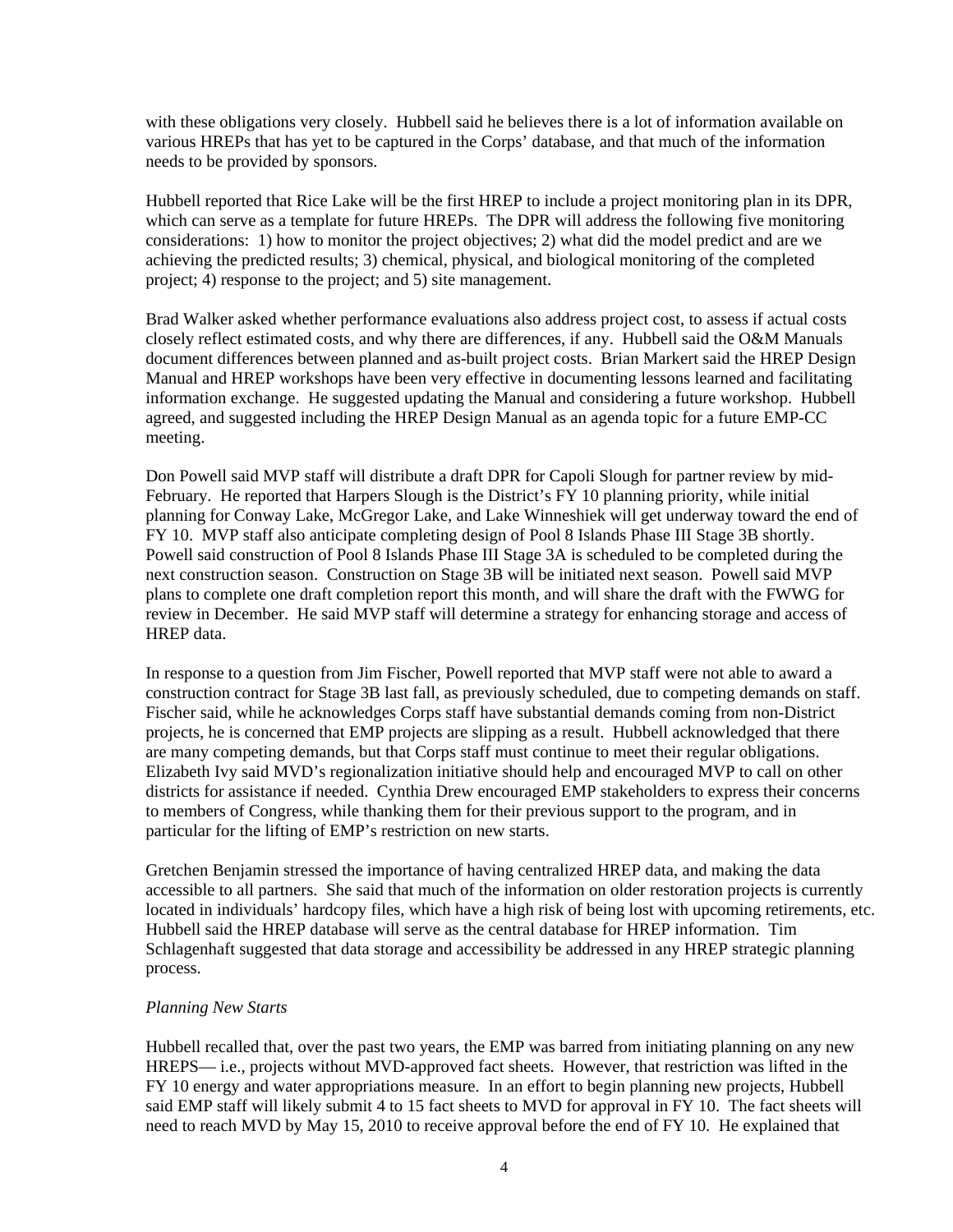Corps staff anticipate selecting projects from the reach planning process, and noted that the 15 projects previously endorsed by the System Ecological Team (SET) will be considered in the reach planning. However, if the district teams have not selected projects by May, MVR staff will select from among the 15 SET-endorsed projects in submitting fact sheets to MVD. Hubbell said that, since the 15 SET projects do not include any projects on the Illinois River, the Corps may also consider advancing new fact sheets for Illinois River projects.

In response to a question from Bernie Hoyer, Hubbell said the reach planning teams will use the EMP-CC/NECC-endorsed floodplain reach objectives to identify and prioritize ecosystem restoration projects, until the geomorphic reach objectives have been finalized and approved by the partnership. Tim Schlagenhaft noted that the geomorphic reach objectives will include measureable performance criteria.

In response to a question from Joyce Collins regarding the absence of Illinois River projects in the SET list, Rick Mollahan explained that Illinois had not submitted any Illinois River projects for the SET's consideration. Mollahan added that this lack of Illinois River engagement in the SET process triggered the creation of the Illinois River Team. Mike Griffin noted that the SET did request proposals on the Illinois River, but neither the FWIC nor RRAT forwarded any. He noted that potential Illinois River projects at that time were being pursued under other programs.

Tim Schlagenhaft recognized that, while ideally the EMP projects would be selected via a fully completed reach planning process, this may not be possible given the need to submit fact sheets by mid-May. He encouraged the reach planning teams to, at minimum, consider the SET-endorsed projects and ensure that they are fundamentally consistent with the identified objectives.

Jon Duyvejonck asked whether completed projects can be expanded or modified to meet ecosystem objectives, without having to initiate a new project or develop a new fact sheet. Hubbell said he anticipates that reopening a completed project might actually be more complex than initiating a new project. Don Powell said MVP has made minor improvements to an existing project via a letter report. However, he observed that those improvements were relatively inexpensive and modest in scope. Elizabeth Ivy said she expects that a new fact sheet would likely be needed for any extensive additional work.

#### *HREP Showcase: Brown's Lake*

Mike Griffin said construction of Brown's Lake was completed in 1990, covering approximately 450 acres. He explained that sediment loading from the Maquoketa River, located just north of Brown's Lake, hugs the shoreline and filters into Brown's Lake's tributaries. This transformed deep water fish habitat into a deoxygenated, shallow water marsh, uninhabitable for fish. Without intervention, the site would have eventually become lowland brush habitat. Mike Steuck said the Corps, USFWS, and Iowa DNR installed 4-5 feet tall gates to regulate flow and provide oxygenated water in winters, dredged channels to provide deep water habitat, constructed a deflection levee to reduce sediment input and decrease flow and wind fetch, and converted a contaminant site into mast tree plantings and a perched wetland.

Steuck explained that evaluation of monitoring data has allowed managers to determine the appropriate balance of flows into the site to minimize sedimentation, while providing dissolved oxygen (DO) levels needed to support fish in the winter months. Griffin outlined the following lessons learned from constructing and managing Brown's Lake:

• The deflection levee works as intended.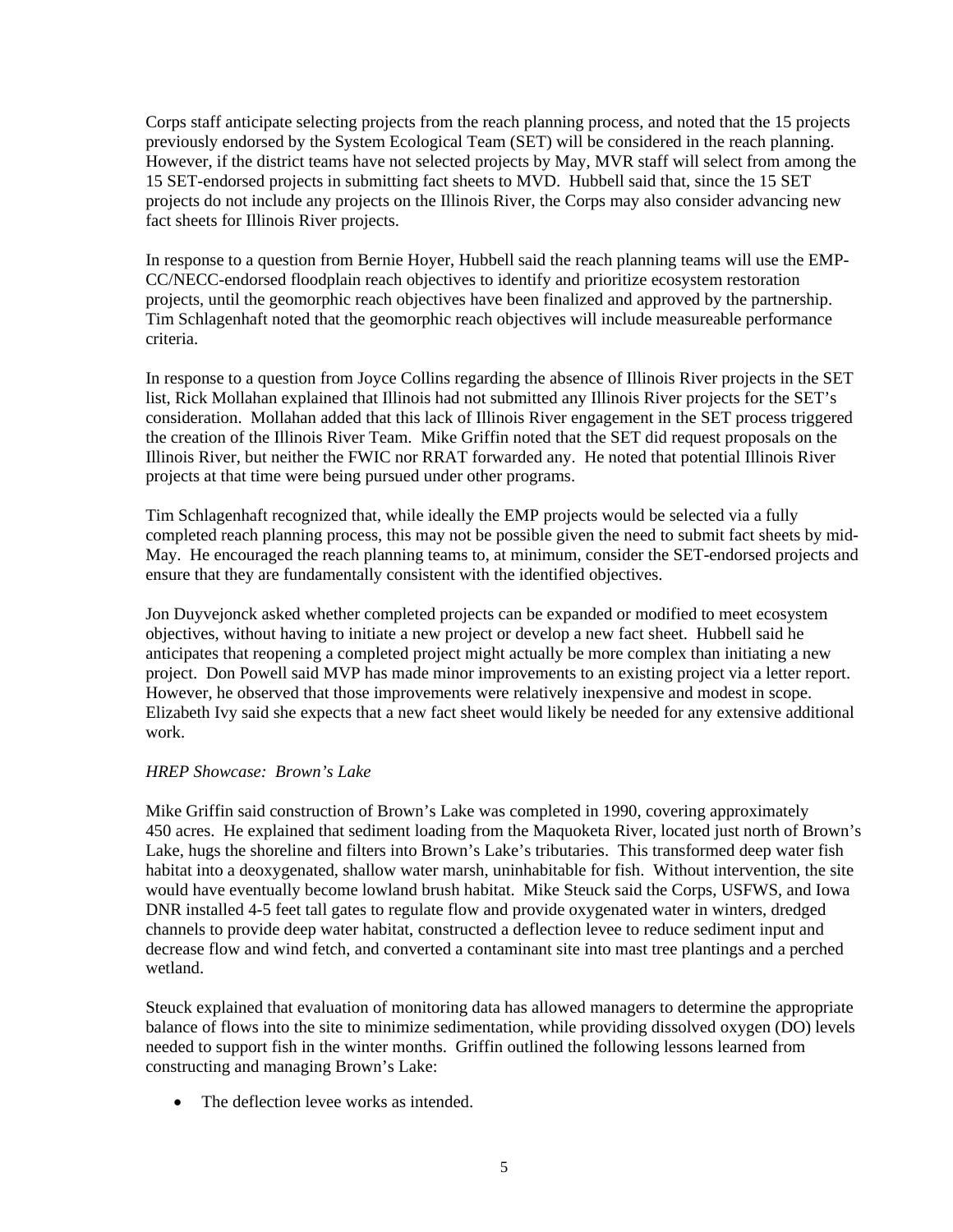- The water control structure operates successfully; however, a smaller levee closer to the channel would have been equally, or more, effective.
- The duel cell containment works well for water quality, but does not provide suitable conditions for planting and maintaining trees.
- Dredge cuts provide high quality deep water and edge habitat for fish and wildlife, though stepwise cuts minimize sloughs into cuts.
- The inlet channel requires high maintenance, but it has provided protection for the water control structure during three two percent probability floods in 20 years.

Steuck said the Iowa DNR, USFWS, and USACE continue to learn from Brown's Lake, and are working together to apply these lessons learned to other projects.

David Bierl presented the results from the Corps' February 2009 water quality analysis of Brown's Lake. The Corps' study was triggered by low DO concentrations, resulting from a sediment blockage in the inlet channel. After the blockage was removed, the Corps tested the inlet channel's ability to provide water flow and DO to Brown's Lake. Bierl reported that the results indicate the water control structure is still performing as it did originally, allowing site managers to manipulate levels of DO, temperature, conductivity, and velocity throughout the site when needed. The study also showed that, when the water control structure is closed, Smith's Creek, upstream of Brown's Lake, can reverse water flow, becoming a sediment source and altering velocities that are unsuitable for overwintering fish habitat.

Janet Sternburg asked if this year's data collection will trigger a change in winter management of Brown's Lake. Bierl said his analysis confirms managers' previous conclusion that the water control structure should not be opened more than 10-15 inches. He added that management of the inlet channel warrants further examination. Steuck said the Iowa DNR plans to continue reviewing Brown's Lake operations periodically and will consider any needed management changes.

#### *HREP Strategic Plan*

Hubbell explained that, for several years, partners have formally and informally discussed the potential for developing a strategic plan for the EMP's HREP component. He raised the possibility of developing a strategic plan to address issues related to selection, design, management, maintenance, monitoring, and evaluation of HREPs. Issues could either be addressed comprehensively or incrementally, depending on partners' preferences.

Jim Fischer expressed support for the general idea of developing an HREP strategic plan. He suggested that, while now may not be the most opportune time to initiate a major undertaking, it would be worthwhile for the Corps to develop an outline for consideration. Janet Sternburg agreed with Fischer's comment, noting the potential benefit to the partnership from in-depth discussions on these issues. Charlie Wooly expressed interest in developing an HREP strategic plan and having it as a resource. He requested that the Corps develop a draft scope, outline, and schedule for discussion at the February 24, 2010 EMP-CC quarterly meeting, noting that EMP-CC members would then be able to better assess potential benefits and their respective agencies' capacity to contribute.

Bill Franz suggested that EMP-CC members discuss their goals for an HREP strategic plan via conference call to help inform Corps staff in their efforts to develop a draft scope and schedule. Tim Schlagenhaft recognized that there might be several factors weighing in favor of proceeding with an HREP strategic plan in the relatively near future. Among these considerations, he cited the potential for an EMP/NESP transition. Other factors include the need to address monitoring, reporting, and data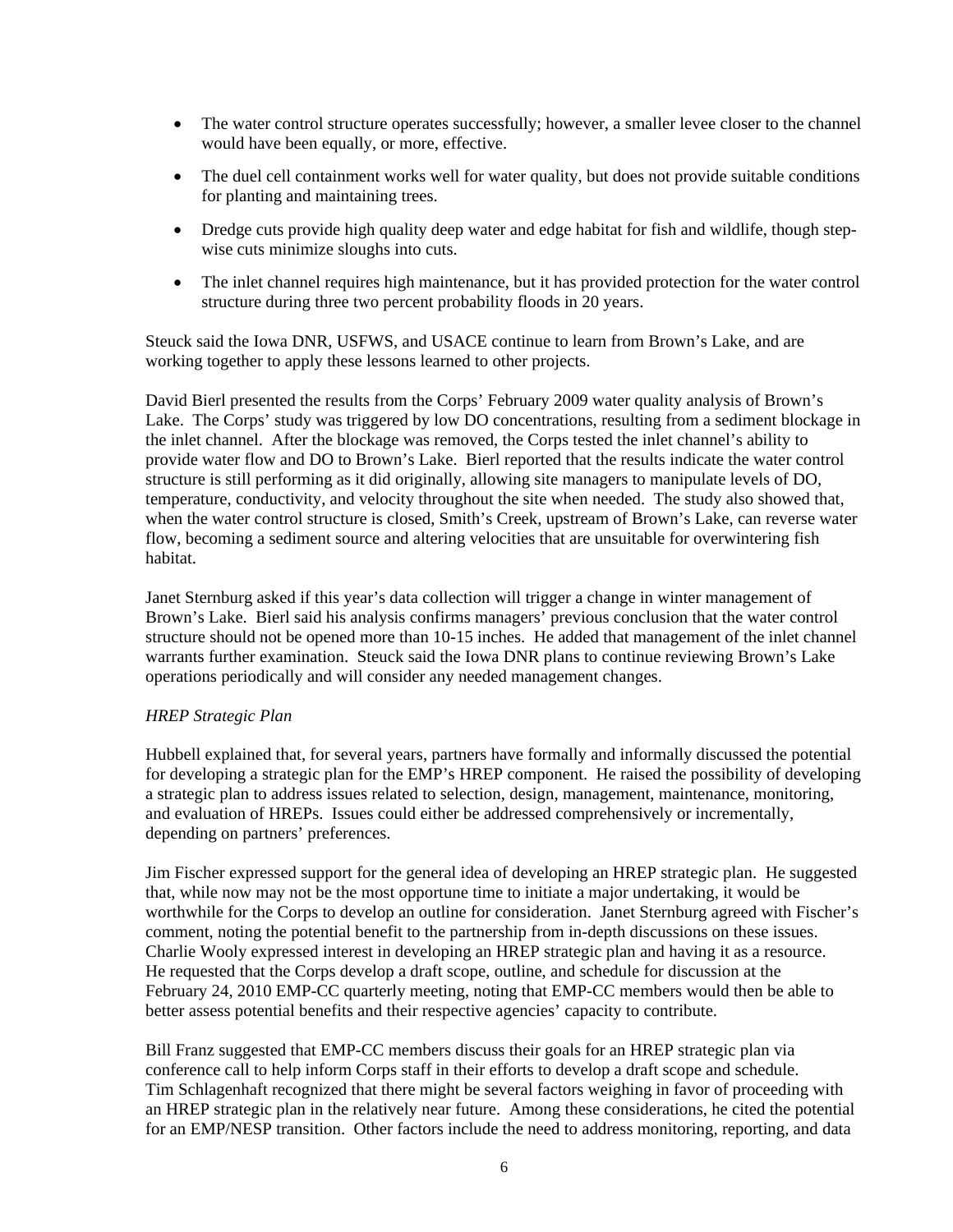management issues, as well as the overall potential benefit from partnership discussion, similar to those accruing from development of the LTRMP Strategic and Operational Plan. Schlagenhaft suggested that, at the February 24, 2010 EMP-CC meeting, partners prioritize issues and evaluate the level of resources that they are able to commit. Wooley suggested that EMP-CC members schedule a conference call for January to develop a scoping document for partner consideration in February. The EMP-CC members agreed.

#### **Management of HREPs by Sponsors**

Marv Hubbell articulated that, while an HREP strategic plan can address systemic and programmatic management issues, there will continue to remain site-specific management issues. The question is how to deal with those issues on an *ad hoc* basis, and at what point to involve the EMP-CC, particularly when there are possible changes to the original project management goals and objectives. Hubbell said this question has arisen most prominently at Lake Chatauqua.

Rick Frietsche explained that, although the USFWS was consistent with the O&M Manual in managing Lake Chautauqua, there were misunderstandings between the Service and the Illinois DNR, specifically in regard to management objectives for the levee's elevation. He said an HREP strategic plan may help to prevent future misunderstandings between agencies. Rick Mollahan described challenges regarding staff turnover, communication, and record keeping that complicated management and documentation of Lake Chautauqua.

Mollahan said Illinois understood the project to include the creation of deepwater fish habitat, and thus used Dingell-Johnson funds to stock the area. In reality, the constructed levee provided only a five-year level of protection, which led to scrutiny of Illinois' use of the Dingell-Johnson money. A number of mid-course corrections were made, including discontinuation of fish stocking. Mollahan acknowledged that management objectives may need to be adjusted from those originally established in the approved DPR, depending on site conditions and other factors. He said an HREP strategic plan could address the site managers' level of discretion to make changes before consulting with the partnership, the process for documenting project management, the mechanisms for partner consultation, etc.

Charlie Wooley expressed his appreciation to Frietsche and Mollahan for their diligent and professional efforts to resolve the Lake Chautauqua management issues.

Janet Sternburg observed that the challenges posed by staff turnover are not unique to Lake Chautauqua and called for a more robust process for documenting project design and management decisions and actions. Barb Naramore observed that finding an appropriate balance between accountability and flexibility will be important to fostering good project management.

#### **Long Term Resource Monitoring Program**

#### *LTRMP Showcase: Nutrients and Foodweb Research*

Bill Richardson presented preliminary research results from four different studies regarding the relationship among nutrients and foodwebs from channels to backwaters in Pool 8. He said the study goals were to determine how the connectivity of channels and off-channel areas affects dissolved nutrients, productivity, and tissue lipids (an indicator of food source and organism health). Richardson highlighted the following findings:

• Across the floodplain, dissolved inorganic nitrogen (DIN) concentrations are strongly affected by discharge and geomorphology interactions.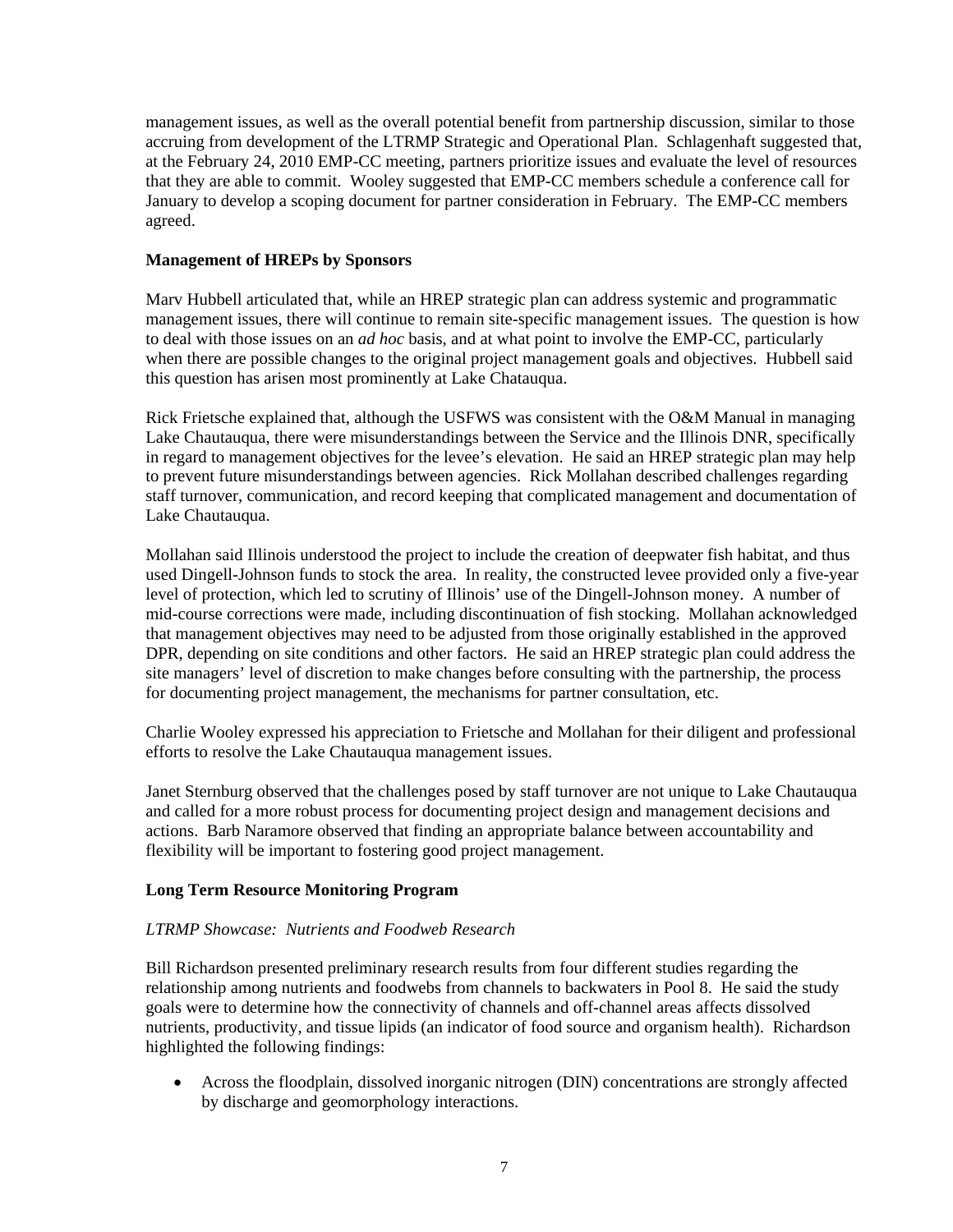- Dissolved phosphorus distributions are less dependent of discharge and geomorphology than DIN.
- Late summer phytoplankton community structure appears linked to DIN/soluble reactive phosphorus (SRP) ratios. An imbalance between DIN and SRP likely shift the phytoplankton communities, with cyanobacteria dominating in the nitrogen-limited water.
- Late summer shifts in phytoplankton, from lipid-rich organisms (diatoms and cryptophytes) to lipid-poor organisms (cyanobacteria), appear to result in food webs that are deficient of essential fatty acids, lowering the quality of heath and production of organisms and ecosystems.

Jim Fischer applauded the work Richardson described, noting that it is a fine example of leveraging LTRMP data and research. In response to a question from Fischer, Richardson said substantially more research, including small scale experiments, would be required to draw firm conclusions about the relationship between foodwebs and fish. In response to a question from Joyce Collins, Richardson said the study's analysis regarding primary productivity is solely focused on Pool 8. The situation is likely to be similar along the UMR, with increasing productivity in the lower reaches. Collins asked what this research suggests about the contribution of floodplain levees the Gulf of Mexico hypoxia. Richardson said thousands of hectares of new floodplain area would be required to denitrify on a meaningful scale, given the tremendous nitrogen loads in the system. He said controlling nitrogen in the uplands is likely to be more affective in addressing Gulf hypoxia. Bob Clevenstine said the Pool 16 backwaters are typically dominated by blue-green algae in late summer and have no vegetation. He asked what management techniques might reverse that composition. Richardson explained that tremendous amounts of energy would be required to completely change one steady state to another. He added that removing Asian carp, which continually stir up sediments, would likely increase water clarity.

## *Product Highlights*

Mike Jawson introduced Jack Waide, the new UMESC Deputy Director.

Jawson reported that fourth quarter project highlights include the following:

- Four manuscripts: 1) Patterns of forest succession and impacts of floods in the Upper Mississippi River floodplain ecosystem; 2) A spatial simulation model for forest succession in the Upper Mississippi River floodplain; 3) Cumulative impacts of river engineering, Mississippi and Lower Missouri Rivers; and 4) Nonnative fishes in the Upper Mississippi River System.
- An update of the Upper Mississippi River Historic Data Viewer.
- LiDAR data for Pools 8-14 and 20-24.
- An LTRMP fact sheet based on the Status and Trends Report.
- Three completion reports: 1) Cumulative effects of restoration efforts on ecological characteristics of an open water region within the Upper Mississippi River, 2) Evaluation of single- and two-stage adaptive sampling designs for estimation of density and abundance of freshwater mussels in the Upper Mississippi River, and 3) Analysis of water quality following a drawdown in Navigation Pool 5 Upper Mississippi River System.
- A Missouri DoC Science Notes publication: An evaluation of invertebrate sampling methods for use in the Open River Reach of the Upper Mississippi River.
- Continued collaboration with TNC and Chinese scientists.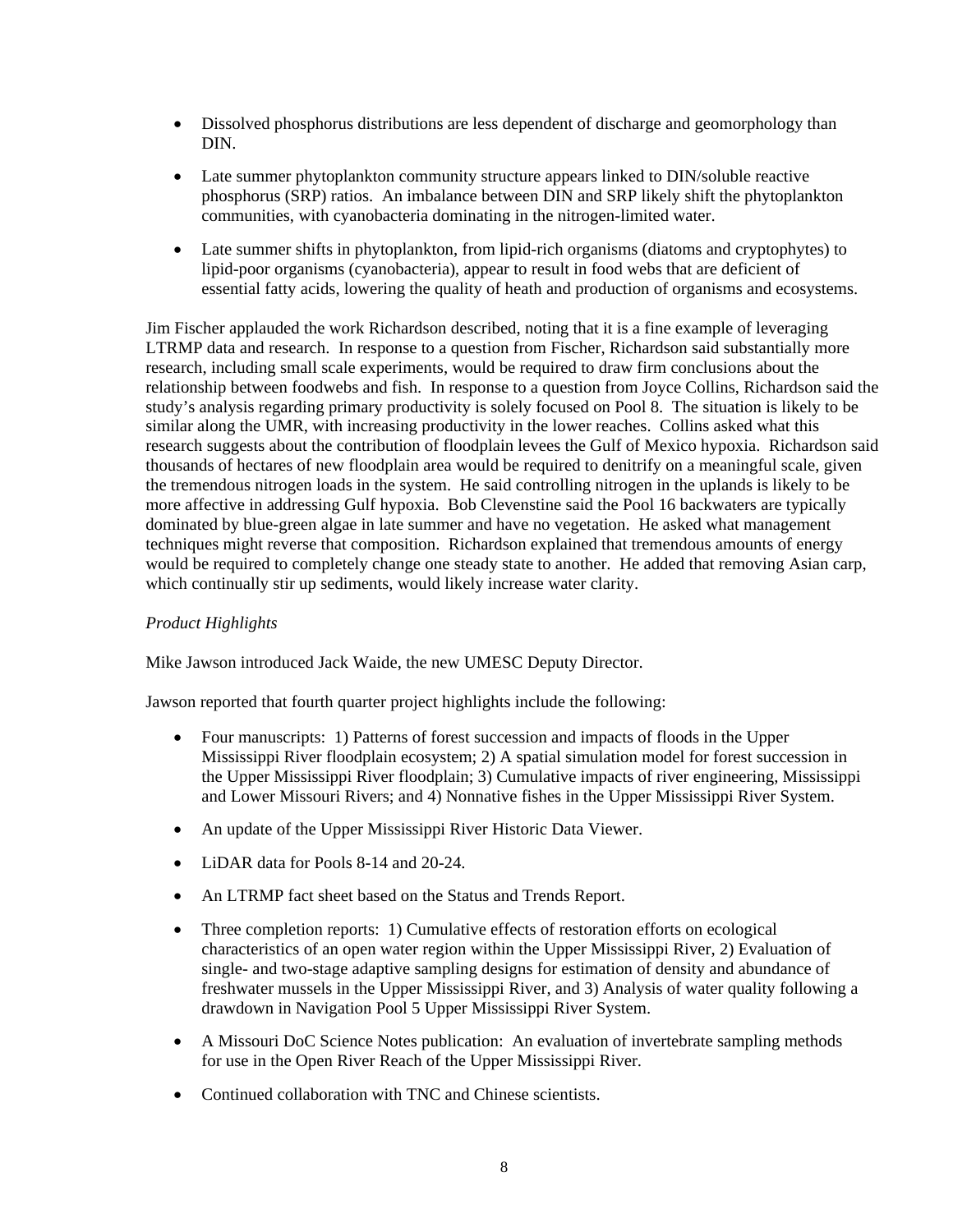#### *FY 10 Scope of Work*

Jawson reported that a subgroup of the LTRMP Strategic and Operational Planning Team is currently reviewing a draft FY 10 Scope of Work (SOW). The draft is fundamentally similar to the FY 09 SOW, but its format follows the FY 10-14 LTRMP Strategic Plan. Jawson said a vast majority of LTRMP's FY 10 funds will be allocated to the base monitoring program (i.e., Outputs 1.1 and 1.2). Funds will also be allocated to acquiring land cover/land use data. Jawson said the field stations' FY 10 requested equipment refreshment needs will likely be met in their entirety.

Jawson reported that USGS received eight research proposals for FY 10. USGS, USACE, and A-Team representatives are currently reviewing the proposals, and will compare their priority rankings. Jawson said it is likely only two or three of the proposals will be funded this year, with only \$235,000 in total research funding available. With the pool of research funding down to such a low level, Jawson cautioned that there will be implications for the base program if LTRMP does not receive increased funding in the coming years.

Jawson said USGS staff are developing a draft Science Plan, which is scheduled for completion in December. The Plan will be used to guide focused research in five priority areas from FY 10-14. Per the Strategic Plan, the focus areas are aquatic vegetation, mussels, connectivity of the river to its floodplain, landscape patterns in the river corridor, and data and analysis to aid management objectives and indicator development. Specific tasks will be rated based on their priority. Jawson noted that additional priority areas could be added in the future, and said partners may elect to focus all research funds on a single priority area, or distribute the funds to tasks in several areas.

Marv Hubbell observed that having the LTRMP Strategic and Operational Plan in place allowed EMP to seize the opportunity presented by the 2009 stimulus funding. Specifically, by having identified program needs and agreed-upon priorities, EMP was able to compete successfully for LiDAR and bathymetry funding. However, with reduced annual appropriations, Hubbell encouraged partners to seek opportunities to contribute other resources.

In response to a question from Tim Schlagenhaft, Hubbell explained that FY 10 funds were not allocated to hiring an LTRMP outreach coordinator because it would require a long term commitment that may not be feasible if EMP's annual appropriations continue to be low.

#### *LiDAR and Bathymetry Update*

Karen Hagerty reported that the five-year LiDAR and bathymetry data acquisition plan will be almost completely executed using the 2009 stimulus funds. Hagerty outlined the estimated costs for acquisition, processing, and serving, as follows:

- Data acquisition  $-$  \$2,006,000
	- $-$ LiDAR  $-$  \$471,000
	- Bathymetry  $$1,535,000$
- Processing and serving  $-$  \$627,104
	- Bathymetry  $-$  \$79,727
	- $-$ LiDAR  $-$  \$388,582
	- Seamless elevation layer  $-$  \$68,508
	- Equipment support  $-$  \$90,087

Hagerty said the \$2.633 million total estimated costs are slightly above the \$2.5 million in stimulus funds that have been allocated for LiDAR and bathymetry. To cover the additional costs, MVR staff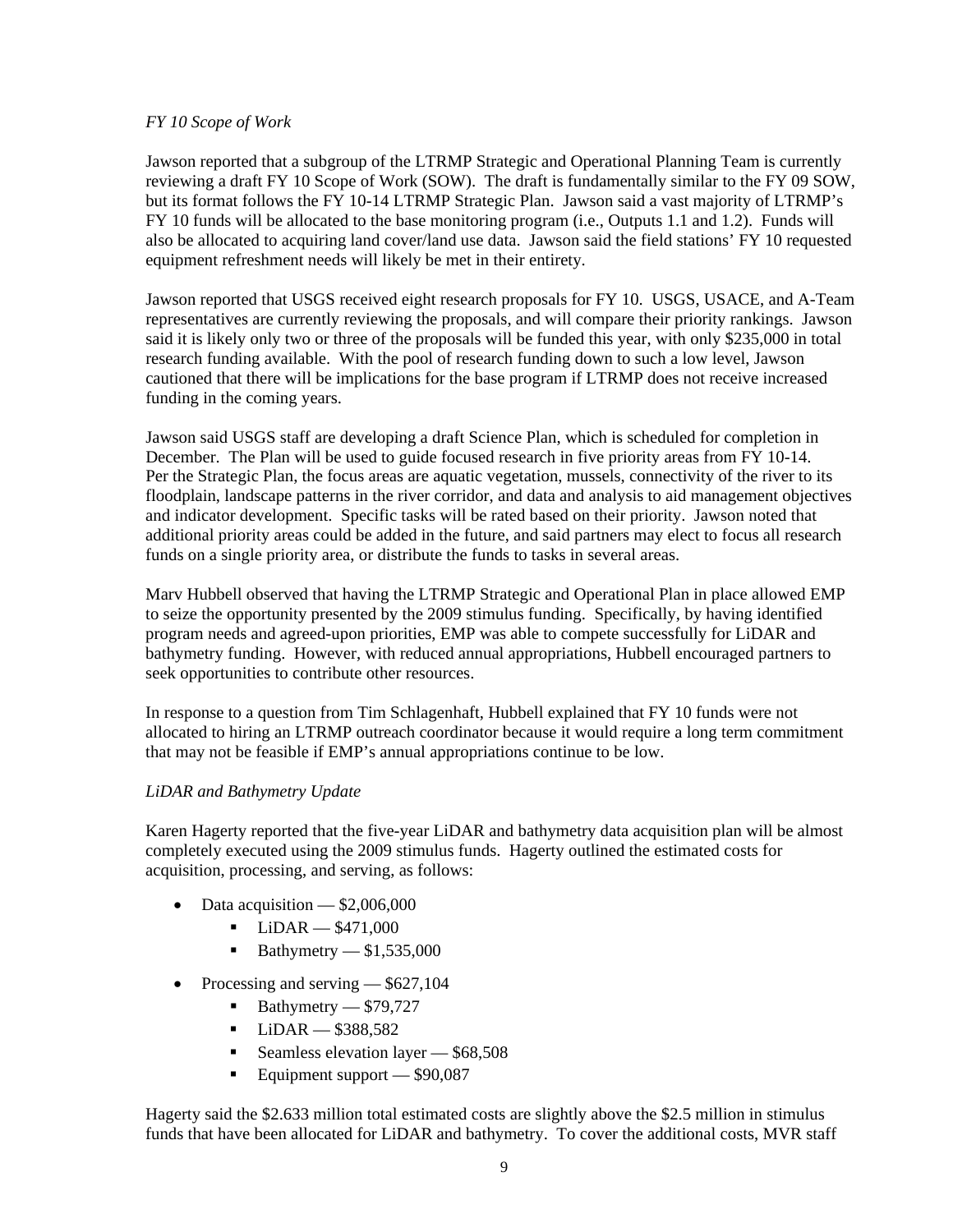may seek additional stimulus funds or allocate EMP funds. Hagerty noted that the work cannot all be completed at once and lends itself to sequencing. She said Corps staff anticipate completing data collection for systemic LiDAR and bathymetry this year, contingent upon weather conditions and water levels.

In response to a question by Tim Schlagenhaft, Hagerty said partners should contact Larry Robinson  $(Irobinson@usgs.gov)$  with any questions regarding data access and use. She mentioned that the data sets are quite large and can be transferred to users via several mechanisms.

## *A-Team Report*

Janet Sternburg said the November 9, 2009 A-Team meeting included program, budget, and agency updates; a discussion of the FY 10 research proposals; and four scientific presentations. She said the A-Team hopes to make these presentations available on the A-Team Corner web page, but will need USGS' approval to do so. Sternburg said the A-Team has been successful in putting more emphasis on science topics in its meetings, and reducing its focus on financial issues. The next A-Team conference call will be scheduled for late January or early February.

Hagerty reported that two LTRMP technical representatives have recently been named for MVP and MVS. The representatives for each district are as follows:

- MVP: David Potter
- MVR: Len Kring
- MVS: Charlie Hanneken

Sternburg said a work group will be convened to examine the A-Team's future composition and function, and will report back to the EMP-CC in a future meeting. The work group will consider several issues, including 1) the need for additional kinds of expertise, 2) the types of positions members can/should hold within their own agencies, 3) the potential expansion of the formal membership, 4) the A-Team's roles and responsibilities in light of the recent Strategic Plan and a possible future EMP/NESP transition, and 5) the consideration of an A-Team charter. Sternburg, Bill Franz, Rick Frietsche, Jim Fischer, Hubbell, Hagerty, and Barry Johnson volunteered to participate in the work group. Sternburg said field stations will also be solicited for volunteers. Hubbell suggested that partners also consider developing an EMP-CC charter.

Hagerty reported that the A-Team's *ad hoc* indicators work group reviewed its purpose statement at its November 10, 2009 meeting. The group has decided to focus on indicators of ecosystem health, using the indicators in the 2008 Status and Trends Report as a base. Hagerty said the work group will analyze indicators at the floodplain reach scale, and not systemically. The group hopes to have a draft report for review in about one year, with the goal of recommending indicators for use in the next Status and Trends report.

#### **2010 Report to Congress**

Marv Hubbell said there has been little progress on the 2010 Report to Congress (RTC) since the August EMP-CC quarterly meeting. The RTC Team plans to reconvene within the next month to review and incorporate partner comments on the annotated outline, confirm and clarify assignments, and discuss the scope of work. He noted that he has received very few partner comments thus far and requested any remaining comments on the outline as soon as possible. Janet Sternburg and Tim Schlagenhaft observed that they provided verbal comments at the August EMP-CC meeting and offered to follow-up in writing. Hubbell said the schedule presented in August will need to be adjusted, but the revised milestones have not yet been finalized.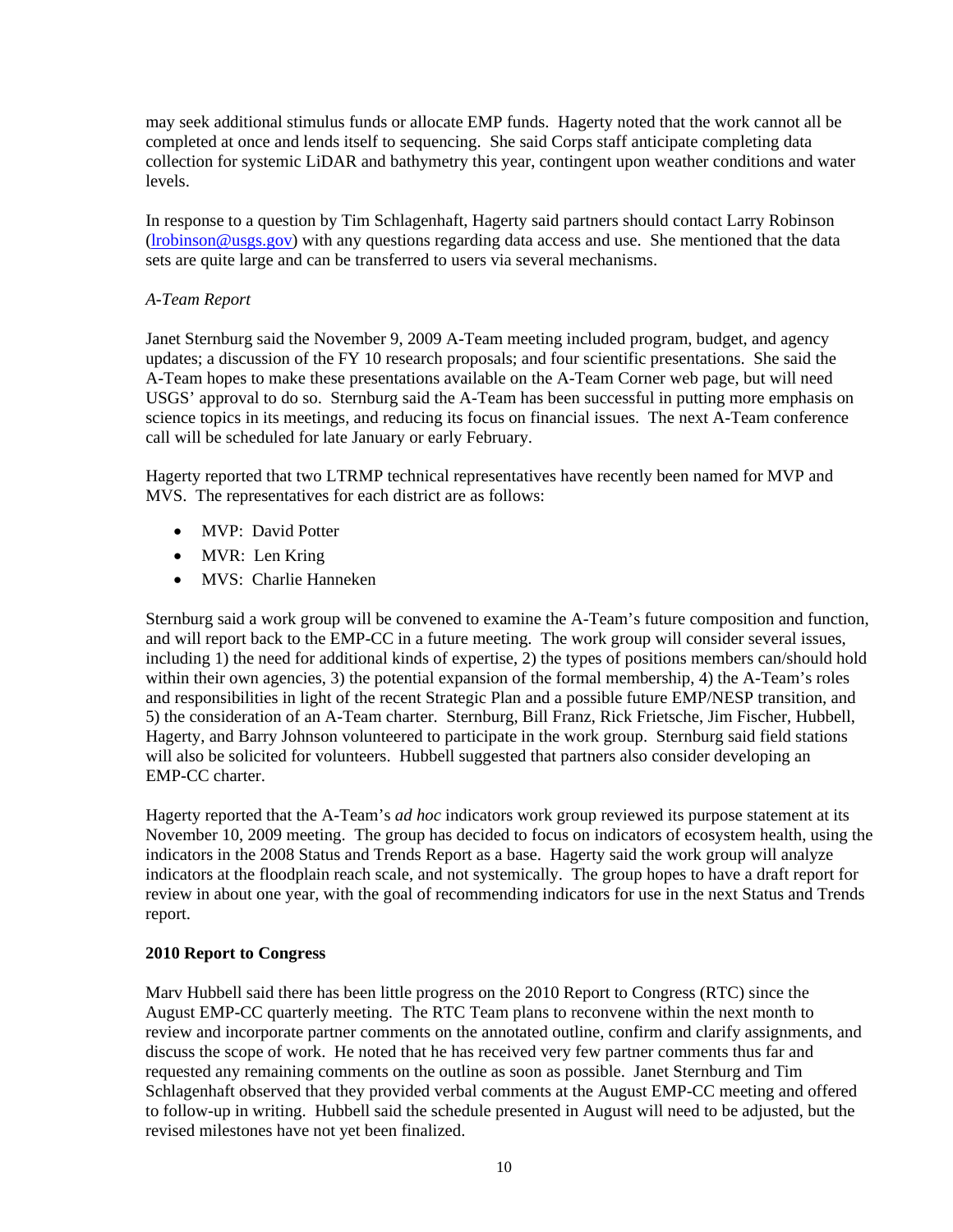### **Other Business**

In response to a question from Jim Fischer, Gary Meden reported that USACE overcommitted its 2009 stimulus funds for O&M projects, and has recalled some of the allocated funds. MVD has yet to announce which projects will be affected. He said that some additional funds may be available from the construction and investigation accounts. Elizabeth Ivy said MVD is currently examining options for addressing the O&M shortfall, including potentially canceling contracts, awarding no new contracts, etc.

The upcoming quarterly meetings are as follows:

- **February 2010 — St. Louis**
	- UMRBA February 23
	- **EMP-CC — February 24**
	- **Joint EMP-CC and NECC — afternoon of February 24 (if needed) [Note: Subsequently not scheduled.]**
	- $\blacksquare$  NECC February 25
- **May 2010 — St. Paul**
	- $-$  UMRBA May 18
	- $\blacksquare$  NECC May 19
	- **Joint EMP-CC and NECC — afternoon of May 19 (if needed)**
	- **EMP-CC — May 20**
- **August 2010 — La Crosse**\*
	- UMRBA August 3
	- **EMP-CC — August 4**
- \* NECC's August 2010 quarterly meeting will be a webinar/conference call, with the date and time yet to be determined.

Hubbell noted NECC's decision to meet via webinar in August, but said he believes the EMP-CC's workload, including the RTC and potential HREP strategic plan, will require a traditional meeting in August. He suggested the February UMRBA meeting as an opportunity to talk about the future schedule needs of the three groups (i.e., UMRBA, EMP-CC, and NECC).

With no further business, the meeting was adjourned at 12:38 p.m.